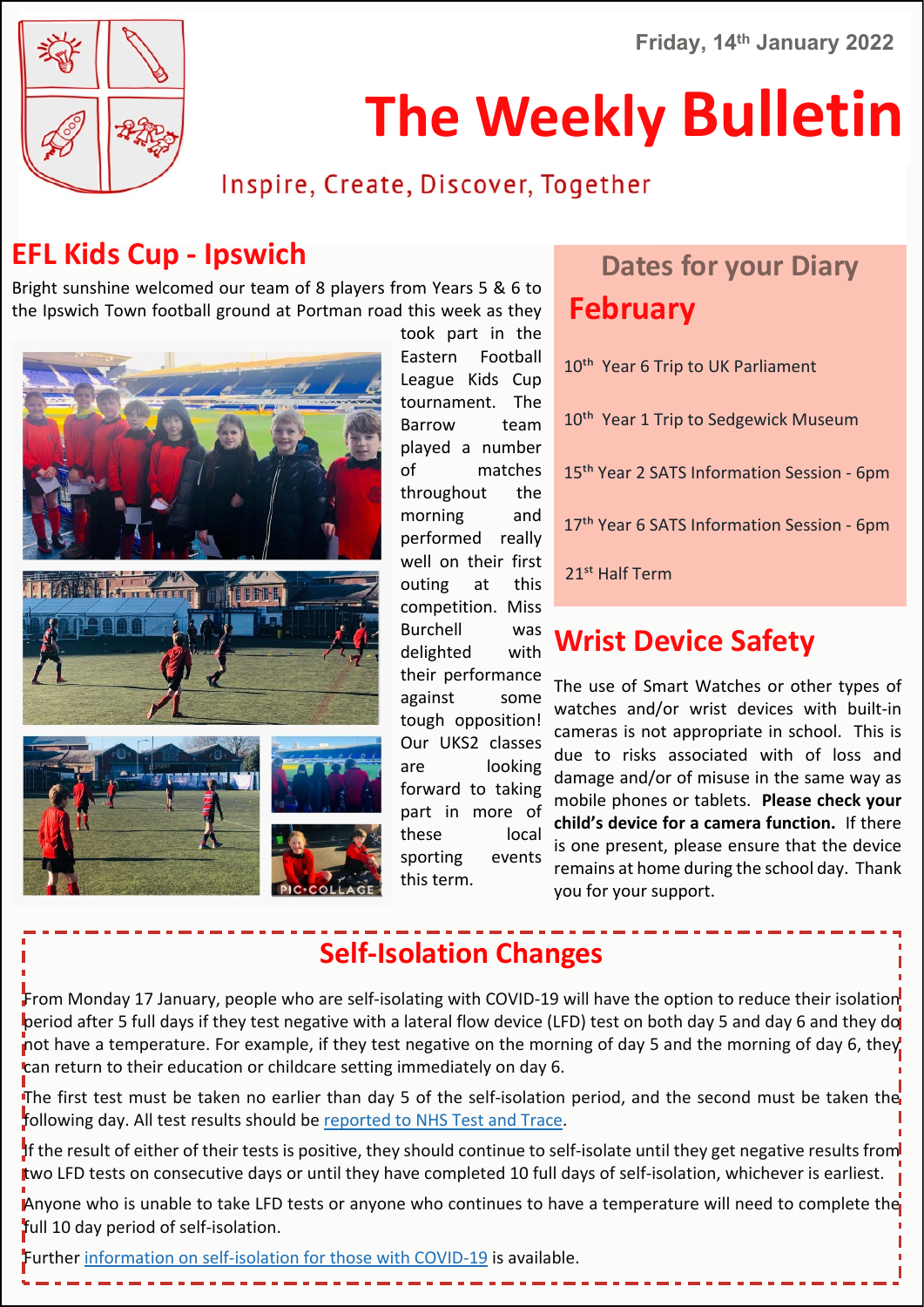

If you are interested in standing for one of the positions or joining us on the committee please speak to a member of the FoBS team or email friendsbarrowschool@gmail.com **All welcome** The link to join will be on your child's **Google classroom** 

Registered charity number 1173480